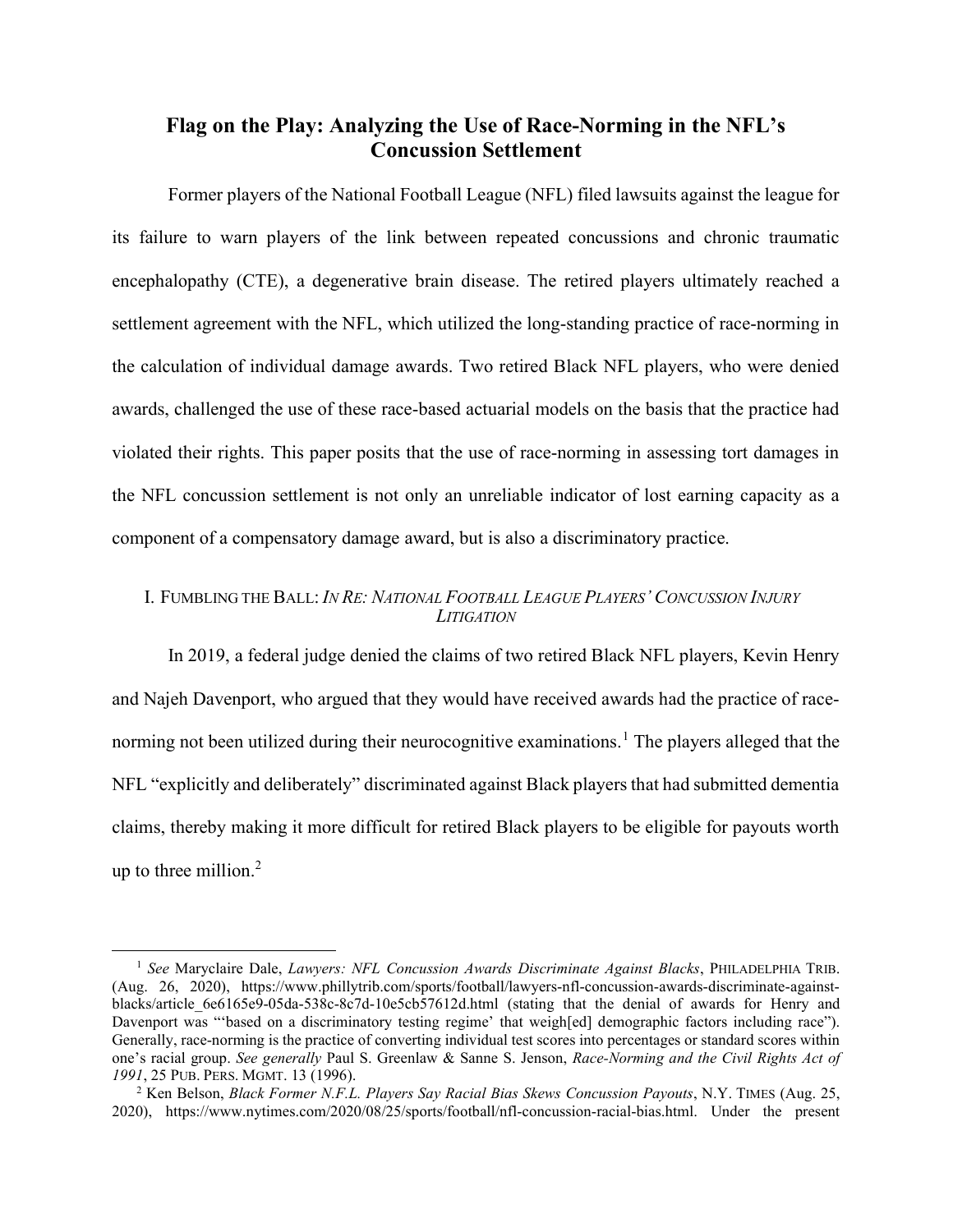On August 25, 2020, Davenport and Henry filed lawsuits requesting that the court prohibit race-based benchmarks from being used to examine dementia claims.<sup>3</sup> Generally, dementia tests utilize racially based scales that employ two scoring curves or baseline standards—one for Black players and another for white.<sup>4</sup> The benchmark average scores or "norms" are lower for Black individuals, a practice that Davenport and Henry argued is untenable.<sup>5</sup> The plaintiffs asserted that the NFL's use of race-norming scales impedes the ability of Black players to demonstrate sufficient cognitive impairment to be awarded damages, in spite of the fact that Black athletes comprise seventy percent of the NFL's current workforce.<sup>6</sup> On March 8, 2021, a federal judge dismissed the lawsuit, instructing the parties to resolve the dispute through mediation.<sup>7</sup> Davenport and Henry have since moved to intervene in the proceedings, claiming that plaintiffs' class counsel cannot adequately represent their concerns.<sup>8</sup>

### II. CALL UNDER REVIEW: THE USE OF RACE-NORMING IN TORT LAW & DAMAGE AWARD **CALCULATIONS**

Courts have long embraced the practice of reliance upon race-based tables to assess damage awards in tort law.<sup>9</sup> These statistical tools purportedly further the overarching goal of tort actions—

model for allotting dementia awards out of the settlement fund, former players can receive up to three million for a moderate dementia finding. Dale, *supra* note 1. To date, the average pay-out for early and moderate dementia claims, however, is just below six hundred thousand dollars. *Id.* 

<sup>&</sup>lt;sup>3</sup> Belson, *supra* note 2.

 $4$  Id.

<sup>&</sup>lt;sup>5</sup> Dale, *supra* note 1.

<sup>&</sup>lt;sup>6</sup> Belson, supra note 2; see also Ken Belson, As Trump Rekindles N.F.L. Fight, Goodell Sides With Players, N.Y. TIMES (June 5, 2020), https://www.nytimes.com/2020/06/05/sports/football/trump-anthem-kneeling-kaepernick.html (noting that the NFL has struggled more than any other major sports league with matters of race, the underrepresentation of people of color in leadership positions, and players' rights to protest social injustices on the field).

<sup>&</sup>lt;sup>7</sup> Zachary Zagger, Suit Over 'Race-Norming' in NFL Concussion Deal Gets Nixed, LAW360 (Mar. 8, 2021), https://www.law360.com/articles/1362416/suit-over-race-norming-in-nfl-concussion-deal-gets-nixed.

<sup>8</sup> Zachary Zagger, Ex-Steelers Want Voices Heard on 'Race-Norming,' LAW360 (Mar. 15, 2021), https://www.law360.com/articles/1364999?e\_id=ae1d2f0d-23ec-48ca-ae24-

<sup>555</sup>a2bfb4981&utm\_source=engagement-alerts&utm\_medium=email&utm\_campaign=case\_updates.

<sup>&</sup>lt;sup>9</sup> Ronen Avraham & Kimberly Yuracko, *Torts & Discrimination*, 78 OHIO ST. L.J. 661, 669 (2017).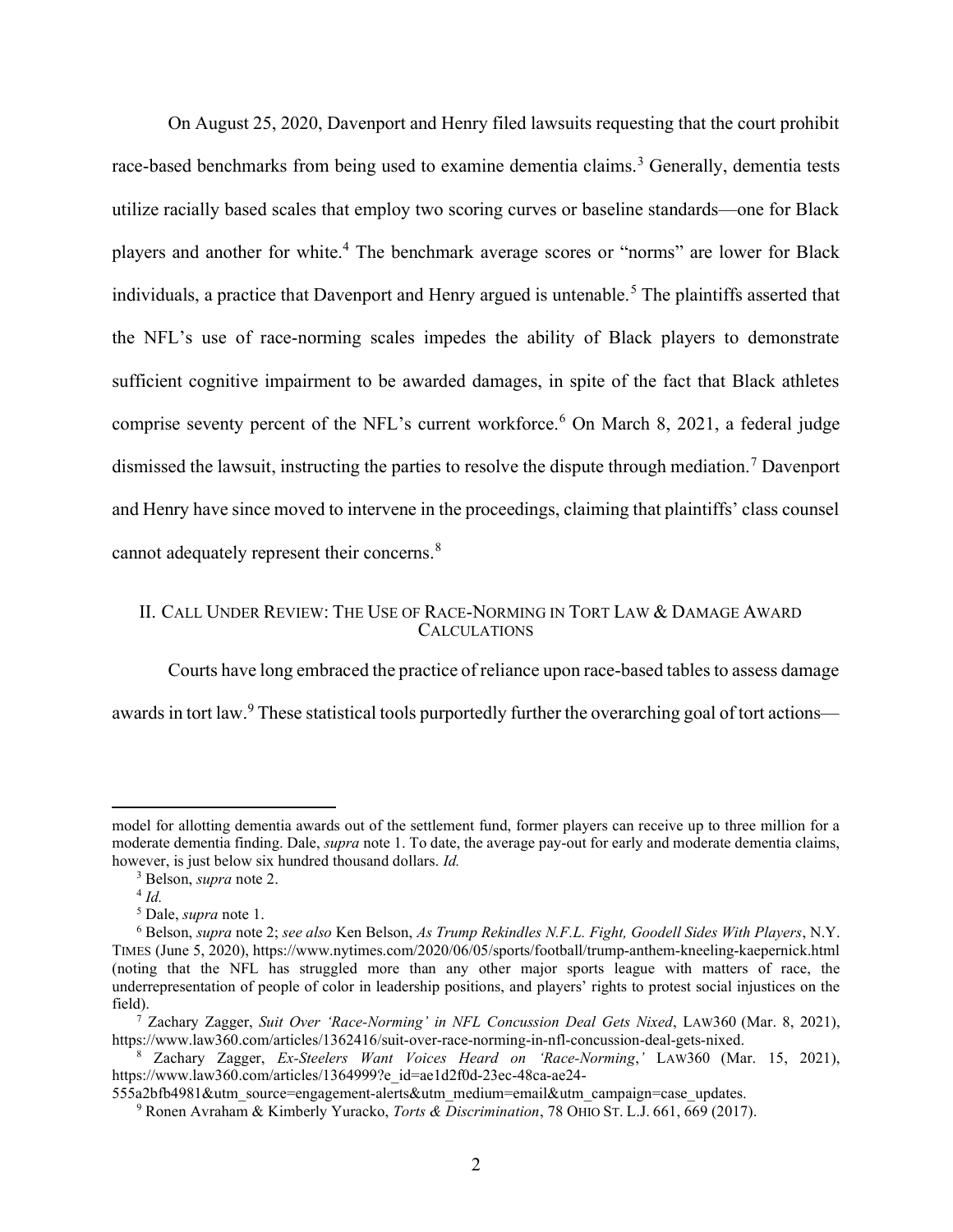to make victims "whole."<sup>10</sup> In the United States, there are no federal laws that prohibit the use of such models in damage award calculations.<sup>11</sup> Only a handful of courts have considered the constitutionality of race-norming, primarily because complainants tacitly have accepted racebased actuarial tables.<sup>12</sup> Even though these models work to the detriment of minority plaintiffs, race-norming has become so customary that plaintiffs themselves rely upon this data in their own expert testimony.<sup>13</sup> The unintended result is the systemic devaluation of Black individuals' tort claims.<sup>14</sup>

In the NFL concussion litigation, the settlement agreement contemplates the use of racenorming statistical modeling in the form of neuropsychological exams, known as the Heaton Norms.<sup>15</sup> These exams, named after neuropsychologist Robert Heaton, are intended to remedy racial or ethnic discrepancies in responses, and account for other variables, such as age, education, and sex.<sup>16</sup> Physicians select different tables for different races in order to decipher the results of neurocognitive examinations.<sup>17</sup> The practice of race-norming has been supported by historical trends, which reveal that Black individuals, on average, have lower average cognitive test scores than white individuals.<sup>18</sup> As such, these norms arguably aim to avoid overdiagnoses of cognitive

<sup>&</sup>lt;sup>10</sup> LAWYERS' COMM. FOR CIV. RTS. UNDER L., HOW RACE, ETHNICITY, AND GENDER IMPACT YOUR LIFE'S WORTH: DISCRIMINATION IN CIVIL DAMAGE AWARDS 2 (2018), https://lawyerscommittee.org/wpcontent/uploads/2018/07/LC\_Life27s-Worth\_FINAL.pdf.

<sup>&</sup>lt;sup>11</sup> Jesse Schwab, *The Problem with Defining Tort Damages in Terms of Race and Gender*, HARV. C.R.-C.L. L. REV. AMICUS BLOG (Nov. 25, 2019), https://harvardcrcl.org/the-problem-with-defining-tort-harms-in-terms-of-raceand-gender/.

 $12$  Helen E. White, Note, Making Black Lives Matter: Properly Valuing the Rights of the Marginalized in Constitutional Torts, 128 YALE L. J. 1742, 1748–49 (2019).

<sup>&</sup>lt;sup>13</sup> *Id.* at 1748.

<sup>&</sup>lt;sup>14</sup> See Jennifer Wriggins, *Tort, Race, and the Value of Injury, 1900-1949*, 49 How. L.J. 99, 101 (2005) (documenting the historical discrimination of Black plaintiffs by U.S. courts, and arguing that the tort claims of Blacks were largely devalued in the early twentieth century, compared to those of white plaintiffs).

<sup>&</sup>lt;sup>15</sup> Belson, *supra* note 2.

 $^{16}$  *Id*.

<sup>&</sup>lt;sup>17</sup> Matt Ventresca & Kathryn Henne, NFL Concussion Lawsuit Payouts Reveal How Racial Bias in Science Continues, THE CONVERSATION (Sept. 17, 2020), https://theconversation.com/nfl-concussion-lawsuit-payouts-revealhow-racial-bias-in-science-continues-145987.

 $18$  *Id.*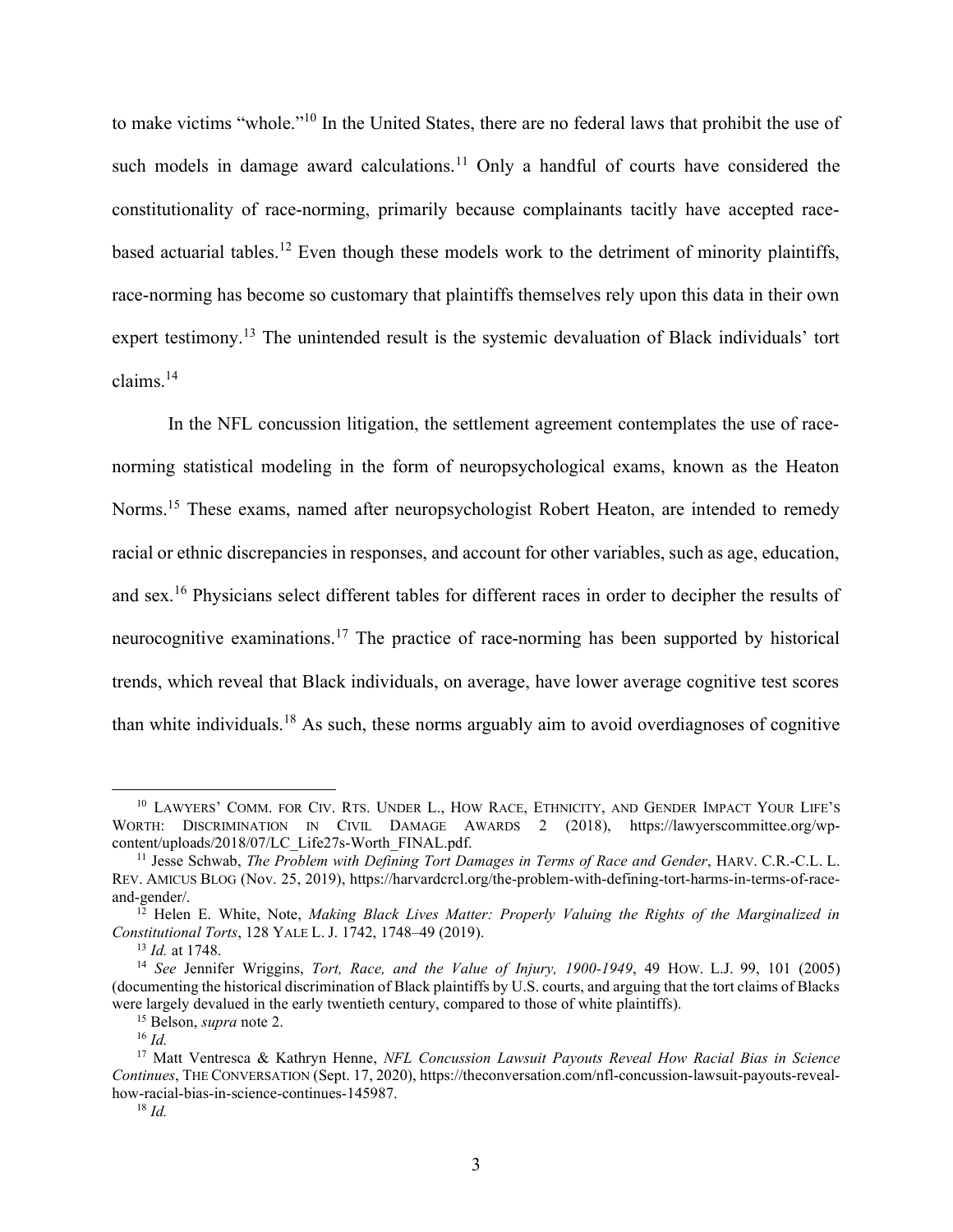impairment in the Black community.<sup>19</sup> Although there is evidence that race-norming neutralizes implicit racial biases within cognitive testing, it does not eradicate them.<sup>20</sup> Rather, this methodology fails to take into account the diversity of experiences and, in turn, can perpetuate false perceptions about inherent distinctions among racial groups.<sup>21</sup>

# III. CALLING AN AUDIBLE: THE IMPLICATIONS OF USING RACE-NORMING IN BENEFITS **CALCULATIONS**

Within tort law, there is a tension between the belief that liability and damages should be evaluated on a case-by-case basis, and the competing belief that comparable injuries should be treated uniformly.<sup>22</sup> Underlying this conflict is a struggle between principles of equality and individualized claim resolution.<sup>23</sup> The question therefore arises as to whether reliance on racebased statistical tables adequately satisfies the objectives of equality and individualized assessment, and, if not, what standards should courts apply in calculating damages for tortious injuries.

#### A. Race-Based Actuarial Tables: Objective or Subjective?

Proponents of race-norming argue that expert economists' reliance on race-based statistical modeling is justifiable because the data is obtained from accurate, "neutral" figures.<sup>24</sup> Theoretically, race-based tables are inherently objective in that experts simply look to determine what is the present reality for racial groups, rather than what that reality should be.<sup>25</sup>

 $19$  Id.

<sup>&</sup>lt;sup>20</sup> See Jennifer J. Manly, Advantages and Disadvantages of Separate Norms for African Americans, 31 THE CLINICAL NEUROPSYCHOLOGIST 270, 270 (2007) (describing the delicate balance between recognizing that racial classifications are critical to studies on cognition and neuropsychological test performance, while also understanding the potential for misinterpretation and misuse of these classifications).

<sup>&</sup>lt;sup>21</sup> Ventresca & Henne, *supra* note 17.

 $22$  Wriggins, *supra* note 14, at 101.

<sup>&</sup>lt;sup>23</sup> See id. at 101–02 (stating that the entanglement of race and tort law reflects an enduring tension within tort law, namely how to *fairly* assess liability).

 $24$  Martha Chamallas, *Questioning the Use of Race-Specific and Gender-Specific Economic Data in Tort* Litigation: A Constitutional Argument, 63 FORDHAM L. REV. 73, 114 (1994).

 $^{25}$  Id.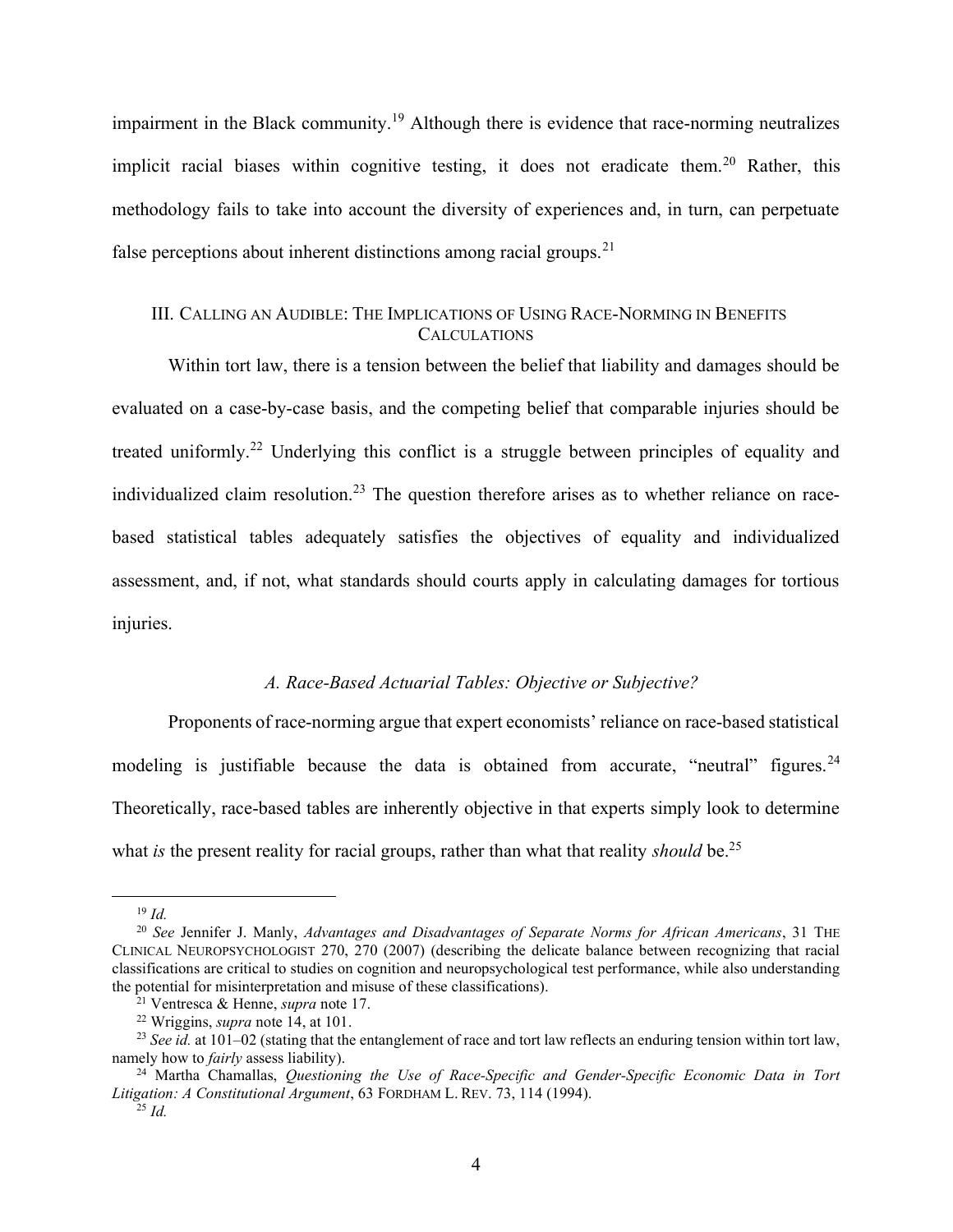Critics, however, dispute these claims, asserting that race-based actuarial tables are largely subjective in their application, leading to disparate damage assessments for similar injuries.<sup>26</sup> The choice of factors to incorporate in a damage calculation presents a nuanced determination.<sup>27</sup> Too few variables will lead to poor accuracy, whereas the inclusion of too many variables will "overfit" the information.<sup>28</sup> In both cases, the end result is the same—a lack of predictive value—which cuts against the perception that these models are in fact "accurate" tools of measurement.<sup>29</sup>

The disparities within racial statistical modeling are the product of years of intentional economic suppression of certain racial groups.<sup>30</sup> As such, race-norming promulgates the discriminatory policies and barriers that certain minorities have experienced, as opposed to providing a true evaluation of the innate earning capacity of any particular claimant.<sup>31</sup> Scholars have noted the grave danger in relying upon race-based actuarial tables, explaining that doing so "assumes that the current . . . racial pay gap will continue into the future, despite ongoing legal and institutional efforts to make the workplace more diverse and less discriminatory."<sup>32</sup> Therefore, by presuming that current inequality gaps will go unchanged, the legal system continues to award lower monetary tort damages to certain minorities, based upon these race-based tables.<sup>33</sup> Consequently, race-norming has the troubling, discriminatory effect of widening power disparities

<sup>&</sup>lt;sup>26</sup> Edward K. Cheng, A Practical Solution to the Reference Class Problem, 109 COLUM. L. REV. 2081, 2085 (2009); White, supra note 12, at 1749; Loren D. Goodman, Note, For What It's Worth: The Role of Race- and Gender-Based Data in Civil Damages Awards, 70 VAND. L. REV. 1353, 1374 (2017).

<sup>&</sup>lt;sup>27</sup> Cheng, *supra* note  $26$ , at 2093.

 $^{28}$  *Id.* 

<sup>&</sup>lt;sup>29</sup> Id.; see Chamallas, supra note 24, at 115 ("Moreover, it is far from clear that reliance on race-based data generates the most accurate estimation of future earning capacity.").

<sup>&</sup>lt;sup>30</sup> Schwab, *supra* note 11.

 $31$  Id.

<sup>&</sup>lt;sup>32</sup> Chamallas, *supra* note 24, at 75.

 $33$  *Id.* at 115–16.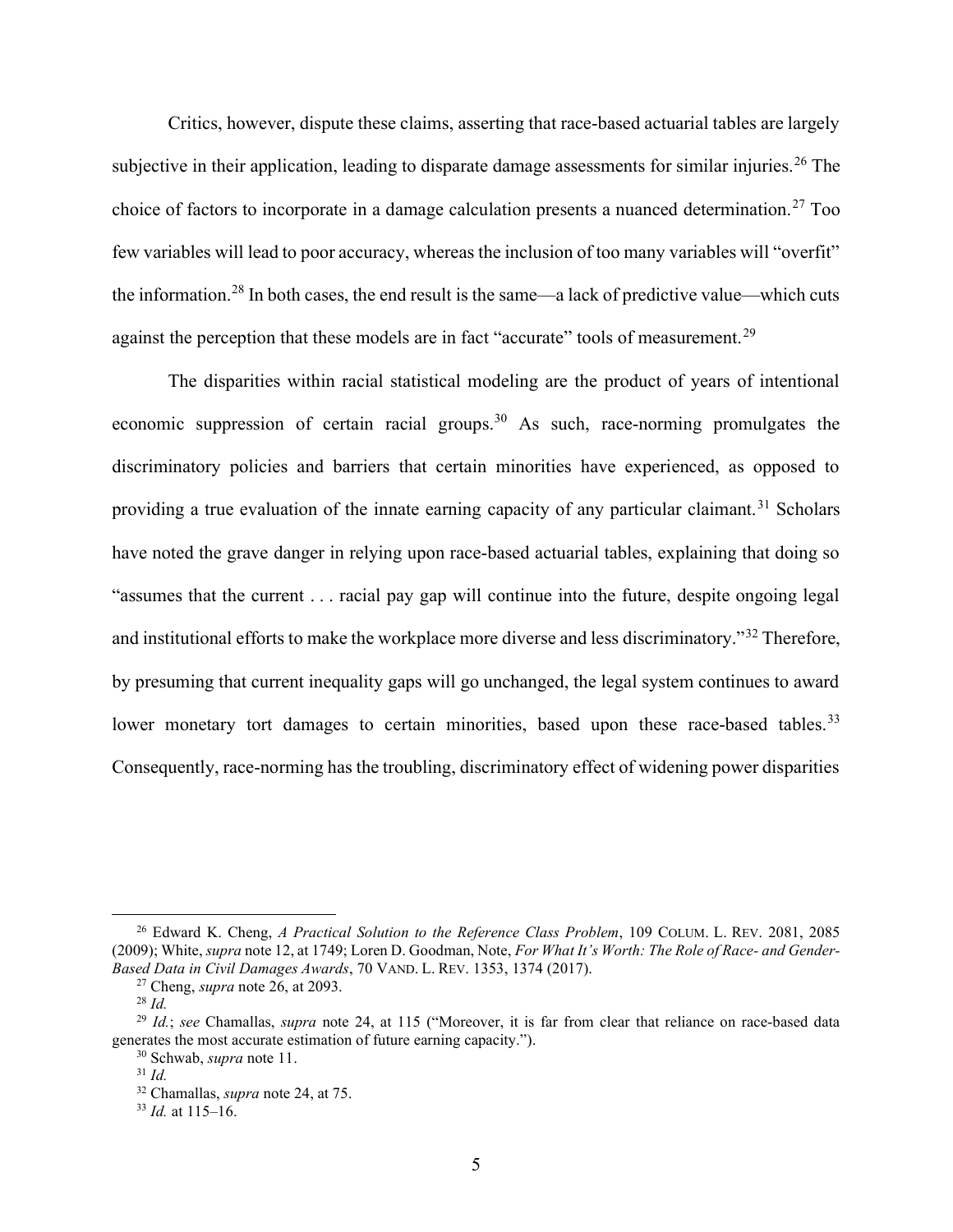among different racial groups, thereby thwarting efforts to dismantle institutionalized racism in our judicial system.<sup>34</sup>

## B. Race-Based Actuarial Tables: Individualized or Aggregative?

Although damage awards may vary, judges and juries are duty-bound to honor each individual injury and plaintiff as unique.<sup>35</sup> The application of race-based actuarial models, in which experts formulate generalizations about segments of the population, therefore undermines this  $goal.<sup>36</sup>$ 

The use of race-norming has the effect of subjecting each person within a racial group to the average achievement of their entire racial class.<sup>37</sup> This approach is particularly disconcerting within the context of debilitating injuries, in which the plaintiff already has lost the ability to achieve beyond what racial statistics would predict.<sup>38</sup> The unreliability of race-based models is further underscored by the lack of genetic variation among racial groups, and the fact that individuals may identify with multiple racial categories.<sup>39</sup> Therefore, although the concept of using group-based modeling and categorical generalizations to assess damage awards may seem equalizing, the process frustrates tort principles of individualized claim resolution. This practice also presumes that the current status quo will remain unchanged by projecting group-based historical data indefinitely into the future and, in doing so, perpetuates institutionalized racism and the subjugation of minorities.

<sup>&</sup>lt;sup>34</sup> See Ruth Colker, Anti-Subordination Above All: Sex, Race, and Equal Protection, 61 N.Y.U. L. REV. 1003, 1007–10 (1986).

 $35$  Wriggins, *supra* note 14, at 102–03.

<sup>&</sup>lt;sup>36</sup> See Goodman, supra note 26, at 1383, 1389 (arguing that experts should replace race and gender statistical data with more individualized considerations, such as education history and socioeconomic status, because these latter factors offer an equally qualified proxy for reliable predictions while avoiding constitutional and social problems).

<sup>37</sup> Schwab, supra note 11.

 $38$  Id.

<sup>&</sup>lt;sup>39</sup> See G.M.M. ex rel. Hernandez-Adams v. Kimpson, 116 F. Supp. 3d 126, 250 (E.D.N.Y. 2015).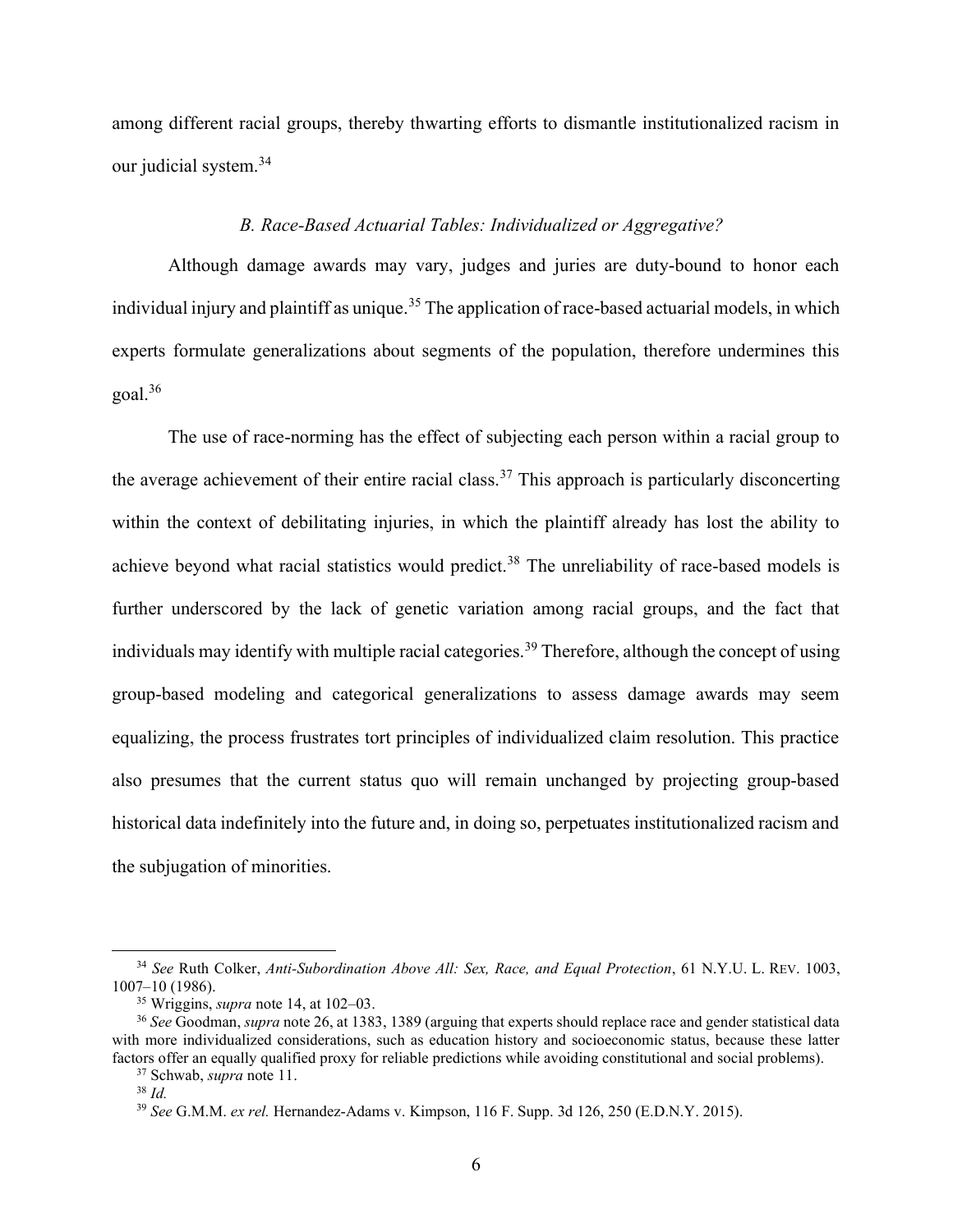# IV. GOING FOR THE TOUCHDOWN: PROHIBITING RACE-NORMING IN THE NFL CONCUSSION **SETTLEMENT**

The noted inefficiencies in race-norming practices impact the determination of NFL dementia claims, which use race-based benchmarks in the evaluation of players' neurocognitive functioning. In September 2020, the American Association for the Advancement of Science (AAAS) wrote a letter to the U.S. National Institute of Health, formally challenging the notion that racial groups can serve as accurate, technical indicators of inherent racial differences.<sup>40</sup> The organization explained that the custom of using race as the only determinative factor was unsound because it failed to recognize the true causes of poorer health in Black and minority communities, such as environmental, social, and structural inequalities.<sup>41</sup> As such, the employment of race-based scoring metrics for evaluating retired NFL players' neurocognitive impairments creates an inaccurate representation of the variances among different groups of players.<sup>42</sup> The AAAS referred to this phenomenon as "biosocial determinism," wherein statistical results misrepresent the manner in which societal conditions influence differences in cognitive functioning.<sup>43</sup> The NFL concussion award valuations, therefore, demonstrate that science can reinforce deceivingly simple biological explanations and minimize the impact of systemic inequalities.<sup>44</sup>

In addition to these scientific arguments made against the use of race-based benchmarks for determining whether former NFL players should receive benefits, legal experts have contested the NFL's defense of the practice, averring that it is "fundamentally unlawful."<sup>45</sup> Some opponents criticize the reliability and aggregative effect of these racial statistics, explaining that the averages

<sup>&</sup>lt;sup>40</sup> See Ventresca & Henne, *supra* note 17 (noting that by concentrating solely on race, experts fail to understand how racism interacts with other variations).

 $41$  *Id.* 

 $42$  *Id.* 

 $43$  Id.

 $44$  Id.

 $45$  Belson, supra note 2 (quoting Professor Thomas Berg as stating that "[i]f a racial factor is being used against a historically disadvantaged group to deny benefits that they would otherwise receive, that is illegal").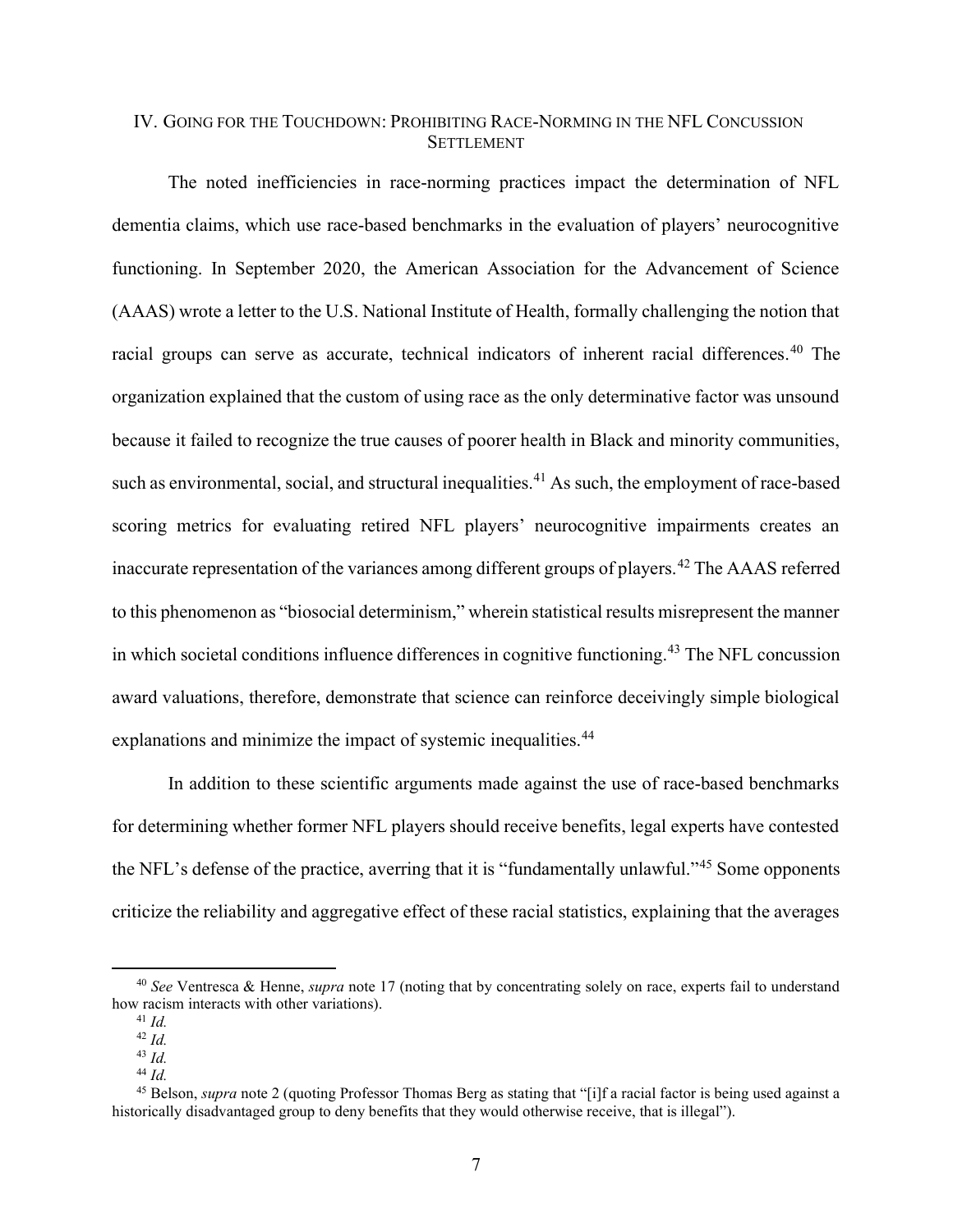stem from the general population, as opposed to a controlled group of NFL players, nearly all of whom have attained college degrees.<sup>46</sup> As a result, retired Black players must demonstrate that they suffer from more severe neurocognitive deterioration that white players, in order to receive a payout.<sup>47</sup> Furthermore, legal scholars have questioned the constitutionality of race-norming, arguing that the practice violates the Fifth and Fourteenth Amendments of the Constitution because racial classifications are proper only upon a demonstration of compelling state interest.<sup>48</sup> Legal scholars have raised concerns about the use of race-based statistics in calculating damages in tort cases, particularly because the practice has been shown to foster racial subordination with no proof of a compelling government interest in doing so.<sup>49</sup>

The reliance by the NFL upon race-based benchmark scores to prohibit retired Black players from receiving benefits is particularly indefensible, given the league's infamous disregard for the benchmarks, such as the Wonderlic test. In 1936, the NFL began using the Wonderlic, a fifty question multiple-choice exam, to assess college football players for draft eligibility.<sup>50</sup> Despite its persistent use, experts have found that Wonderlic scores do not operate as a bar to participation in the league and are largely unrelated to a player's draft position.<sup>51</sup> Generally, the league appears to consider these scores when drafting offensive positions, such as quarterbacks and offensive linemen—positions commonly filled by white players—which also report the highest Wonderlic scores.<sup>52</sup> On the other hand, the typically lower Wonderlic scores of defensive players—positions that are disproportionately held by Black athletes—have not been raised as an

<sup>&</sup>lt;sup>46</sup> Id. Moreover, those who have investigated the neuropsychological testing of Black individuals find that the datasets do not account for individuals that are biracial, nor do they address the diversity among individuals that identify as Black. Id.

 $47$   $\dot{Id}$ .

<sup>&</sup>lt;sup>48</sup> Chamallas, *supra* note 24, at 75; see Korematsu v. United States, 323 U.S. 214, 223 (1944).

<sup>49</sup> Chamallas, supra note 24, at 124.

<sup>50</sup> Andrew Gill & Victor Brajer, Wonderlic, Race, and the NFL Draft, 13 J. SPORTS ECON. 642, 644 (2012).

 $51$  *Id.* at 644.

 $52$  *Id.* at 648.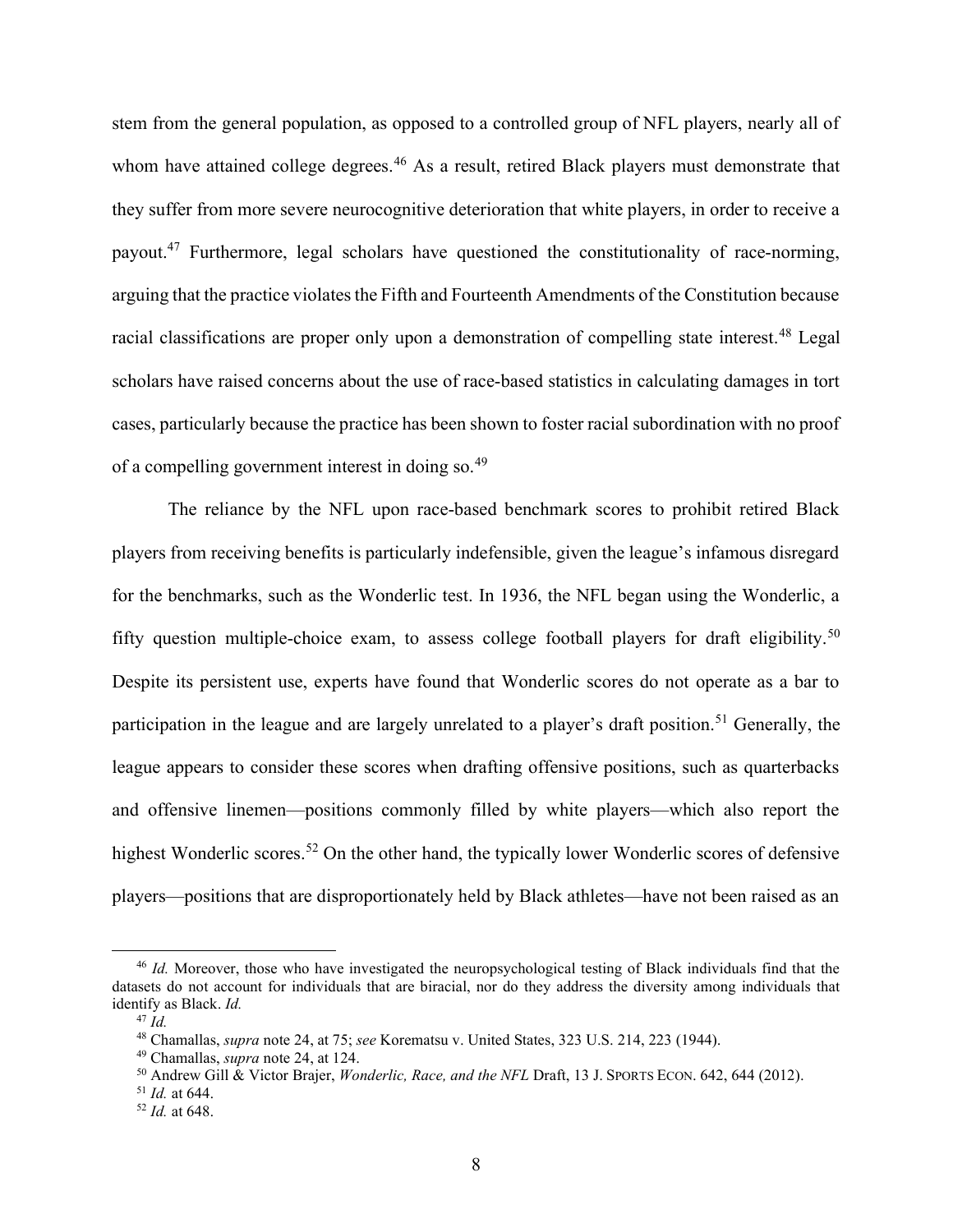issue by the NFL when drafting these players.<sup>53</sup> The NFL uses cognitive testing in this way, as a tool to its advantage, thereby perpetuating race-norming. When a Black player begins his professional career, the NFL does not use cognitive testing as a bar to participation, but the league does use cognitive testing as an attempt to bar recovery for Black players' brain injury claims. For this reason, the NFL's use of race-based norms as an offensive sword to prevent retired Black players from collecting damages is wholly indefensible.

#### V. CONCLUSION

The use of race-based actuarial tables to evaluate tortious injury claims that reduce monetary compensation awards for minorities should come to an end. By prohibiting race-based classifications, experts will be better equipped to make individualized assessments that rely upon the specific characteristics of the plaintiff in question, without the influence of potentially biased considerations. When individualized assessments of a plaintiff's loss of future earning capacity are not ascertainable, courts and experts should look to inclusive, race-neutral statistical models. In doing so, experts finally will ensure that tort goals of accuracy, objectivity, and individualized claim resolution are at the center of all tortious damage awards assessments.

Although the practice of using race-based statistical data in tort litigation historically has been widely accepted among courts, current trends appear to favor prohibiting their use altogether. In September 2019, California signed into law Senate Bill (S.B.) 41, making it the first state to prohibit the reduction of damage awards for lost future earnings in personal injury and wrongful death cases when those reductions are based on race, gender, or ethnicity.<sup>54</sup> California's enactment of S.B. 41 may very well encourage other jurisdictions to enact similar legislation. In the

 $53$  Id. Black athletes, on average, are selected earlier in the draft, even though they score approximately eight points lower than white players on the Wonderlic. Id. at 647–48.

<sup>&</sup>lt;sup>54</sup> Schwab, *supra* note 11; see S.B. 41, Reg. Sess. (Ca. 2019).